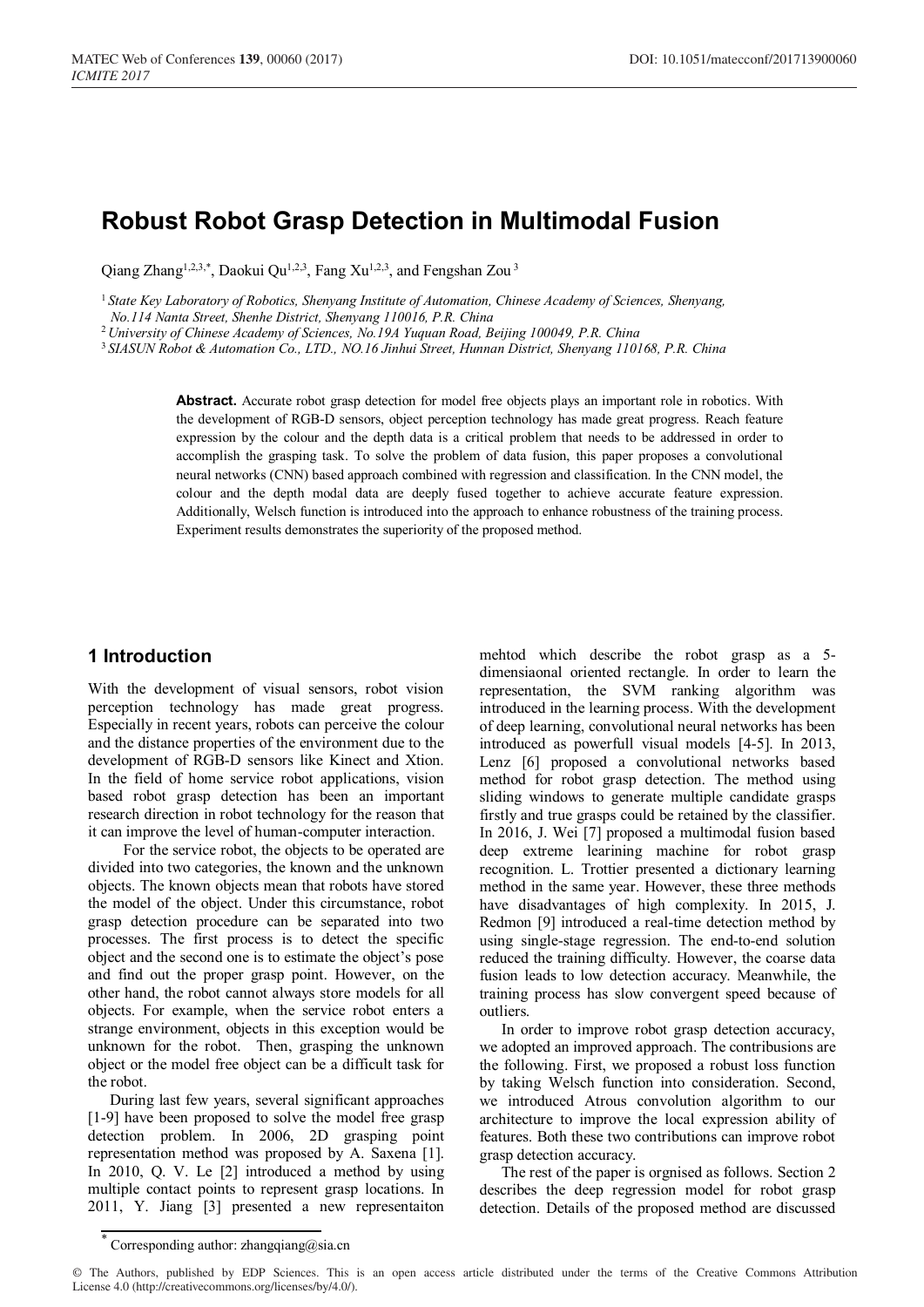in Section 3. Section 4 evaluates performance of the proposed method. Finally, Section 5 gives the summary and conclusion.

# **2 Related works**

Generally, object models should be constructed before robotic grasping. For instance, the specific object can be expressed by invariant local features [10], sparse 3D point cloud model [11] and dense 3D point cloud [12]. However, building object model is difficult and time consuming. This limits the ability of the robot to adapt to the environment. Recently, category based object detection [13-15] has been applied into robot applications. It is still difficult to determine object's pose.

Y. Jiang [3] proposed a rectangle representation method for robot grasp, which skips object detection and pose estimation process. Each grasp is described by a rectangle with its central coordinates, size, and orientation. This expression method greatly simplifies the complexity of the model. With the development of deep learning, convolutional neural networks based grasp detection method was proposed by I. Lenz [6]. However, the sliding window approach decreases the detection efficiency. L. Trottier [8] proposed a dictionary learning method for robot grasp detection. Although it takes the advantage in high accuracy, proposal procedure makes it inefficient. J. Redmon [9] presented an end-toend solution for real time grasp detection. Nevertheless, the shallow data fusion architecture can affect the accuracy of the detection. At the same time, fullconnected layers reduced the local feature representation ability. D. Guo [16] introduced a pipeline using reference rectangles on the feature map. For that only colour information was employed, the detection accuracy is still not high enough.

# **3 Robust robot grasp detection**

### **3.1. Architecture**

In our work, the robot grasp is represented by a grasping rectangle which is a 5-dimontional vector  $\{x, y, w, h, \theta\}$ the same as in [5]. In this vector,  $x$  and  $y$  denotes the central coordinates, *w* and *h* denotes the rectangle size,  $\theta$  represents the angle between the rectangle and the horizontal direction. Inspired by [9], robot grasp detected in the regression way. The proposed architecture is shown in Figure 1.



**Fig. 1.** The robot grasp detection architecture

The proposed architecture is a modification of the VGG-16 networks [17]. The full connection layers of VGG-16 were replaced by three convolutional networks aiming at improving the expression ability of local information according to hole filling algorithm [18]. In the architecture, all convolutional layers have the same kernel size 3×3 and the same stride 1. After each convolutional layer, batch normalization was employed to improve detection accuracy. All pooling layers are maxpooling layers and the same stride is 2. In the architecture, the input colour image size is 224×224×3 and the output matrix size is 7×7×7.

### **3.2. Detection methodology**

The detection architecture is designed aiming at combining classification with regression. For each input image, we detect 49 (7 $\times$ 7) results, and each result is a 7 dimensional vector. As can be seen in Figure 2, the vector indicates the graspable probability of the detection result. Meanwhile, it represents the location of the graspable rectangle. The detection result is illustrated in Figure 2.





The loss function of the proposed architecture is as follows.

$$
L(c,r) = \sum_{i=1}^{N} \Big[ L_c(c_i) + \lambda L_r^g(x_i, y_i, w_i, h_i, \theta_i) \Big] (1)
$$

In equation(1), the loss function is composed by two parts: the classification part and the regression part.  $L<sub>c</sub>$  is the Softmax Loss between the classification result and the truth label. The truth label is 1.0 when the graspable rectangle centre is located in the block, otherwise the value is 0.  $L_r^g$  indicates differences between the regression result and the true rectangle locations. The weight term  $\lambda$  is set to 1.0 according to validation result. In the training process, truth values of  ${x, y, w, h}$  are all normalized as:

$$
\begin{cases} x_n = \text{mod}(x, 32) / 32 \\ y_n = \text{mod}(y, 32) / 32 \end{cases}
$$
 (2)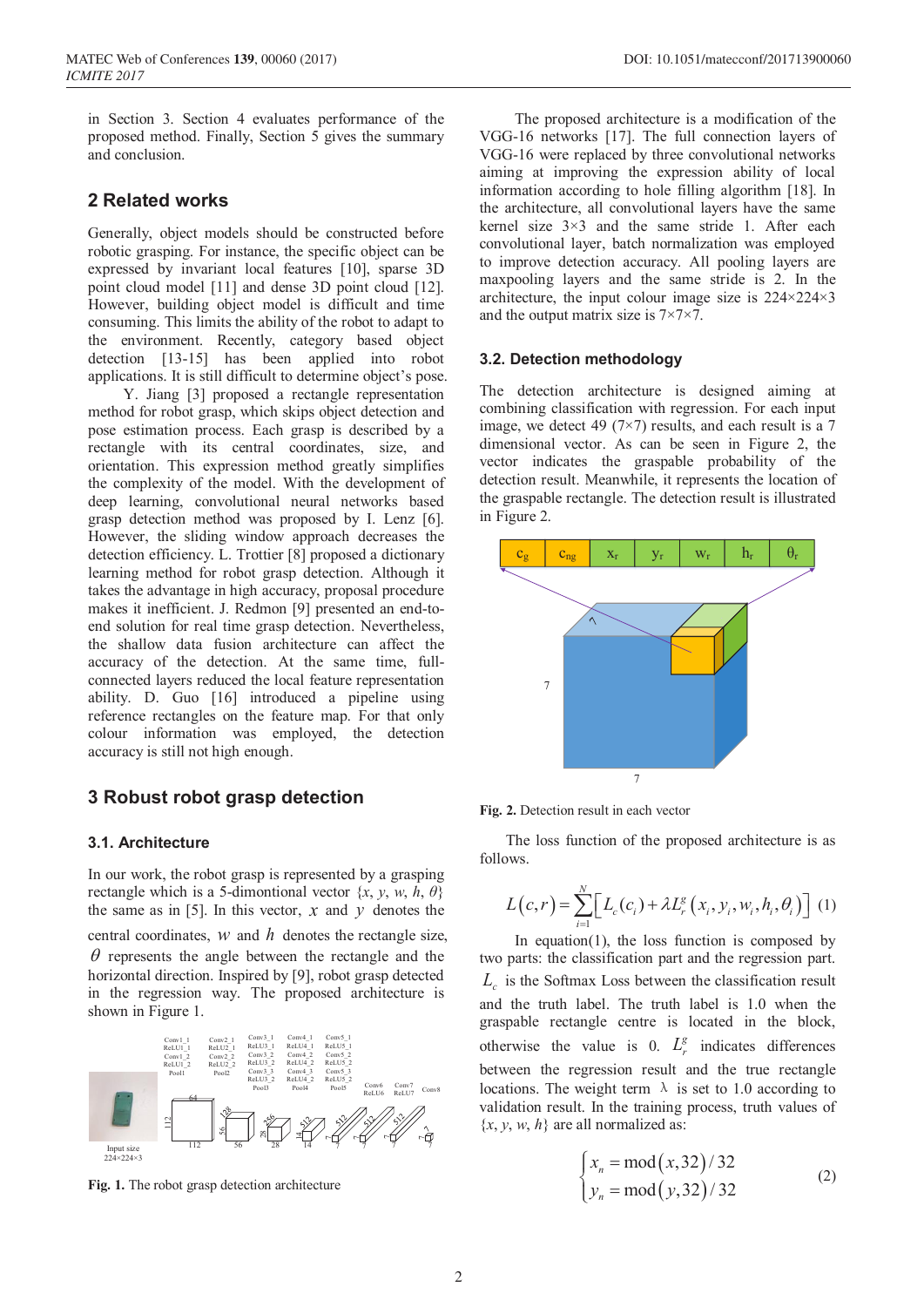In equation (2), the value 32 indicates the sizes of each separate block. In equation (3), *wmax* and *hmax* are the largest width and height of the graspable rectangles.

During training process, back propagation is to adjust parameters to meet detection requirements. Outliers can lead to slow convergence rates. Meanwhile, small residuals contribute less to the back propagation process. Inspired by [19], we introduced a more robust loss function named Welsch to retain relative large residuals. The function is designed as follows:

$$
f(x) = \frac{\alpha^2}{2} \left[ 1 - e^{-(x/\alpha)^2} \right] \tag{4}
$$

In equation (4),  $\alpha = 2.9846$ . The function and its derivatives are shown in Figure 3.



**Fig. 3.** Welsch function and its derivative

Then, the full loss function  $L_r^g$  is designed as follows.

$$
L_r^g = \sum_{reg=pos} \left\{ f(x_n - x_r) + f(y_n - y_r) + f\left[ \log(w_n) - \log(w_r) \right] + f\left[ \log(h_n) - \log(h_r) \right] \right\}
$$
  
+  $f\left[ \sin(\theta_n - \theta_r) \right] \right\}$  (5)  
+  $f\left[ \sin(\theta_n - \theta_r) \right]$ 

### **3.3. Multimodality fusion**



**Fig. 4.** Feature fusion principle in the regression architecture

Nowadays, RGB-D sensors make it possible for robots to get distance information of the scene. For robot grasp, colour and depth data fusion has been a research hotspot. In our work, we proposed a data fusion method based on feature fusion. We first trained the RGB based neural networks. The same as RGB image based networks training, we feed depth image to the similar networks. In order to simplify the training complexity, each depth

image was expanded to 3D. After all, we concatenate the features from the RGB image and the depth image, and retrain layers Conv6, Conv7 and Conv8. Feature fusion methodology is illustrated in Figure 4.

### **4 Experiments**

#### **4.1. Experimental methodology**

We adopted the Cornell Grasping Dataset to evaluate the proposed method. The dataset contains 240 different objects. The total number of the samples is 885. For each sample, RGB image and 3D dense cloud image is provided. The 3D dense cloud images were first transformed to depth images. For the reason that each image contains multiple graspable and non-graspable locations, the proposed method can be applied to these multiple label detection task. In order to improve the robustness of the networks, we performed an extension for the original dataset in image cropping, rotation. The number of the training examples was extended to 3540 and the number of the graspable rectangles was over 20,440. The dataset was separated into two parts, 80% was the training set and the remaining 20% was test set. Moreover, all images were cropped into the size of 224×224.

In order to evaluate the performance of the proposed method and the conventional methods, the grasp intersection over union (IoU) metric was employed in our work. The IoU is defined as:

$$
IoU = \frac{G_{detection} \cap G_{truth}}{G_{detection} \cup G_{truth}}
$$
(6)

In the upper equation, the numerator and the denominator of the right part denotes the overlap area and the union area respectively. The grasp was seen as a right one only when the IoU was above 0.25 and the angle difference between the detected grasp and the truth was less than 30° . Two experiments were conducted in order to evaluate the image-wise and object-wise detection accuracy.

#### **4.2. Training details**

As mentioned previously, our proposed architecture is a modification of VGG-16 networks. Parameters of the last three layers were generated randomly, other parameters were initialized by the pre-trained VGG-16. Then we converted the model to perform robot grasp detection on the RGB and depth image dataset respectively. Features corresponding to the RGB and depth images were extracted and concatenated to perform multiple modalities fusion. The last three convolutional neural network layers were re-trained accordingly.

During training and validation process, Caffe deep learning library was employed. The experiment was performed based on two NVIDIA Tesla K80 GPUs with 24GB memory. In order to speed up the training process, the NVIDIA CuDNN library was taken into our work. In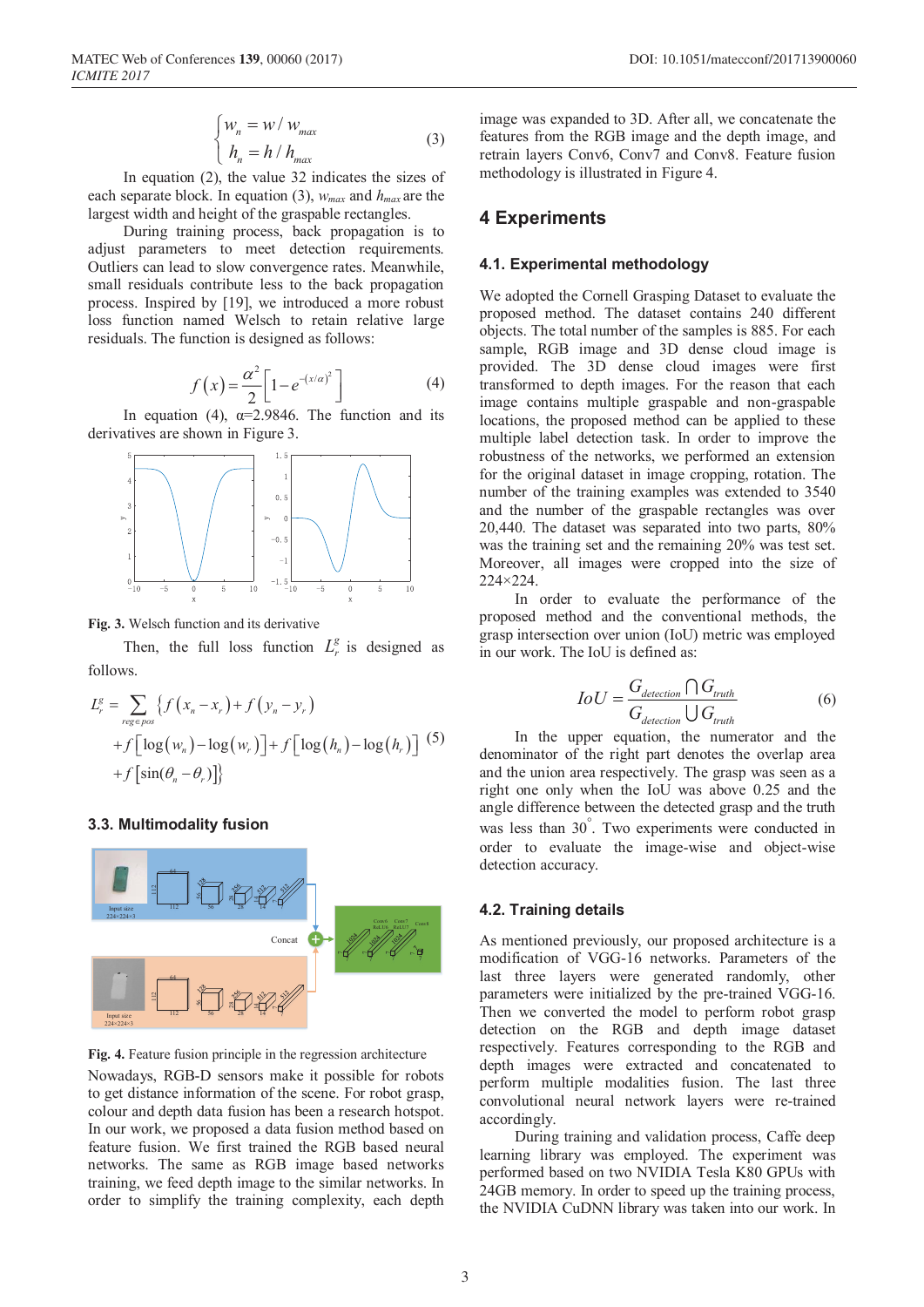the training procedure, we took stochastic gradient descent method to optimize the model.

### **4.3. Results and analysis**

We compared our proposed method with algorithms proposed by Y. Jiang [3], I. Lenz [6] and J. Redmon [9]. Experimental results can be seen in Table 1. In Table 1, the proposed method has the better detection accuracy of 88.90% in image-wise split and 88.20% in object-wise split. The detection speed of the proposed method is 117ms per image. Some detection results can be seen in Figure 5.

|  |  |  |  | Table 1. Detection results of different algorithms. |
|--|--|--|--|-----------------------------------------------------|
|--|--|--|--|-----------------------------------------------------|

|           | Detection accuracy  |                      |                  |
|-----------|---------------------|----------------------|------------------|
| Algorithm | Image<br>wise split | Object<br>wise split | speed            |
| Jiang     | 60.50%              | 58.30%               |                  |
| Lenz      | 73.90%              | 75.60%               | 13,500ms         |
| Redmon    | 88.00%              | 87.10%               | 76 <sub>ms</sub> |
| Ours      | 88.90%              | 88.20%               | 117ms            |



#### **Fig.5 Detection results of the proposed method**

According to the experimental results, the detection accuracy is higher than that of the traditional convolutional neural networks. The accuracy of the proposed method is increased for the reason of the reasonable loss function and the modified neural networks. The speed of our proposed method is slightly slower than Redmon's because that the proposed architecture is much more complex. However, the speed is still acceptable. Moreover, the end-to-end convolutional neural network structure takes the advantage of high speed compared with auto-encoder based learning method.

We also applied the proposed method to our application. The detection accuracy reached to 82%. Some detection examples are shown in Figure 6.

# **5 Conclusions**

Robot grasp improves the ability of human robot communion. This paper proposes a robust method to

detect robot grasps. The main contributions of the paper are: (1)We propose a new robust loss function for robot grasp detection using deep neural networks. By taking Welsch function into consideration, back propagation by interior points with small contributions and outliers can be reduced. This can lead to robust training progress. (2)Hole filling algorithm is introduced to improve the expression ability of local features. Experimental results show that the proposed method achieves the superior performance in robot grasp detection.



**Fig.6 Detection results in our application: (a) The RGB image; (b)The depth image; (c)Detection results**

## **Acknowledgements**

We give our thanks to Shenyang SIASUN Robot Automation Co., LTD for funding the research program. This work was supported by the National Key Research and Development Program of China under Grant No. 2016YFF0202701.

# **References**

[1]Saxena A, Driemeyer J, Kearns J, et al. Robotic grasping of novel objects[C]//Advances in neural information processing systems. 2007: 1209-1216.

[2]Le Q V, Kamm D, Kara A F, et al. Learning to grasp objects with multiple contact points[C]//Robotics and Automation (ICRA), 2010 IEEE International Conference on. IEEE, 2010: 5062-5069.

[3]Jiang Y, Moseson S, Saxena A. Efficient grasping from rgbd images: Learning using a new rectangle representation[C]//Robotics and Automation (ICRA), 2011 IEEE International Conference on. IEEE, 2011: 3304-3311.

[4]Krizhevsky A, Sutskever I, Hinton G E. Imagenet classification with deep convolutional neural networks[C]//Advances in neural information processing systems. 2012: 1097-1105.

[5]Girshick R, Donahue J, Darrell T, et al. Rich feature hierarchies for accurate object detection and semantic segmentation[C]//Proceedings of the IEEE conference on computer vision and pattern recognition. 2014: 580- 587.

[6]Lenz I, Lee H, Saxena A. Deep learning for detecting robotic grasps[J]. The International Journal of Robotics